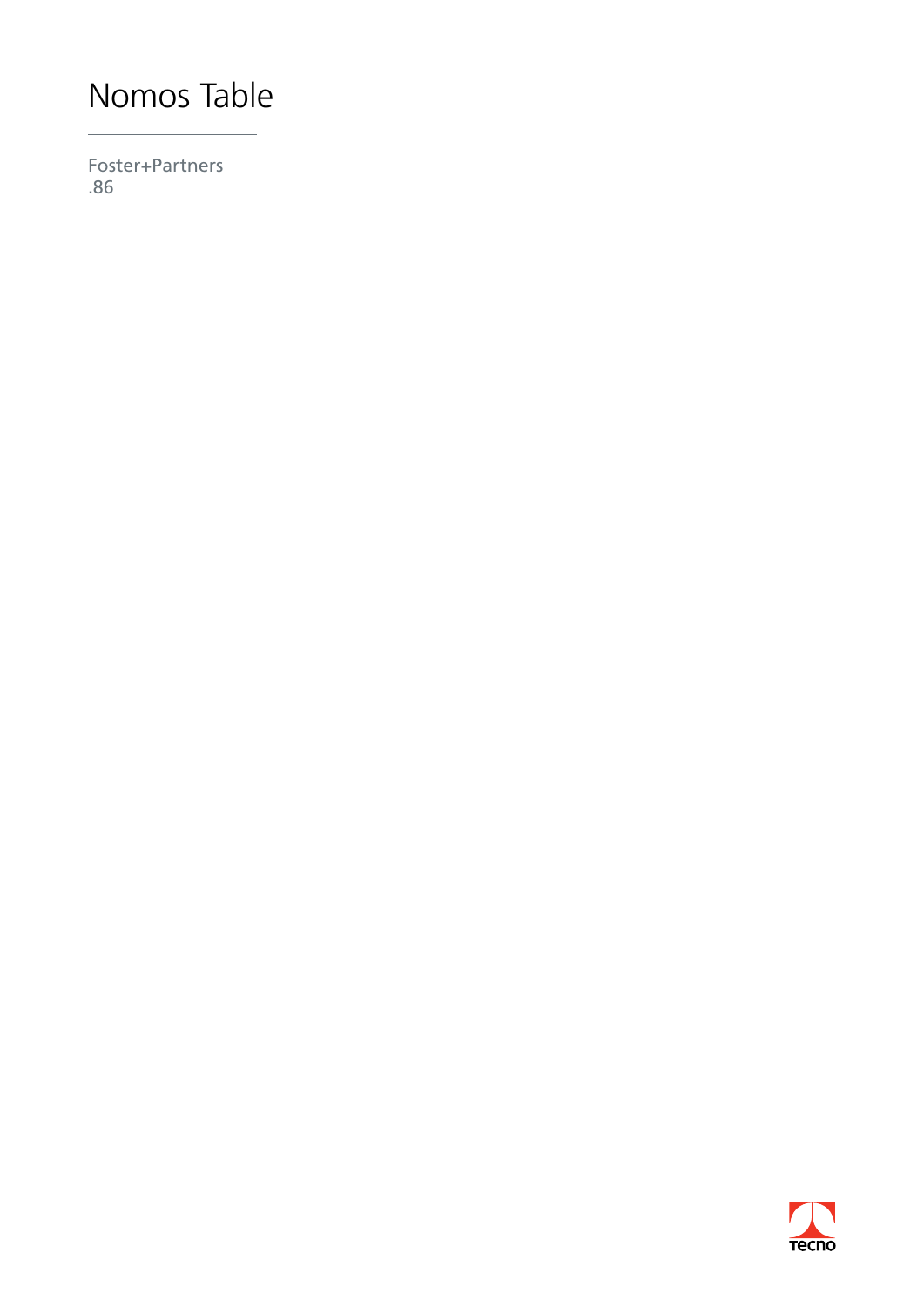

### INTRO

The frame of the Nomos table is conceived as a rigid, zoomorphic skeleton. Like the other elements in the Nomos system, the table can be adapted to satisfy wide range of needs, at home and in the office. The Nomos table's striking appearance and refined design have made it one of the most recognisable products of international design in the Tecno catalogue.

The Nomos table differs from the other components of the Nomos system for the size of its tubular frame (25 mm instead of 30 mm), for the angled shape of its base and for the fact that its toD is supported not by the usual structure but by dedicated castings. The toD rests on suckers in the glass version and is screwed to the aluminium supports in wood toD versions.

The Nomos table can be assembled in two heights, 72 cm and 65 cm, simply by including or excluding spacers between the toD and the supports.

To celebrate the 30th anniversary of the partnershiD between Tecno and Foster, a special edition of the Nomos table was produced in 2013 with a range of new tops including cement, solid black walnut, black marquina marble, smoked glass and polished black nickel for the base.

#### DESIGNER



Norman Foster

### AWARDS

Compasso d'oro 1987

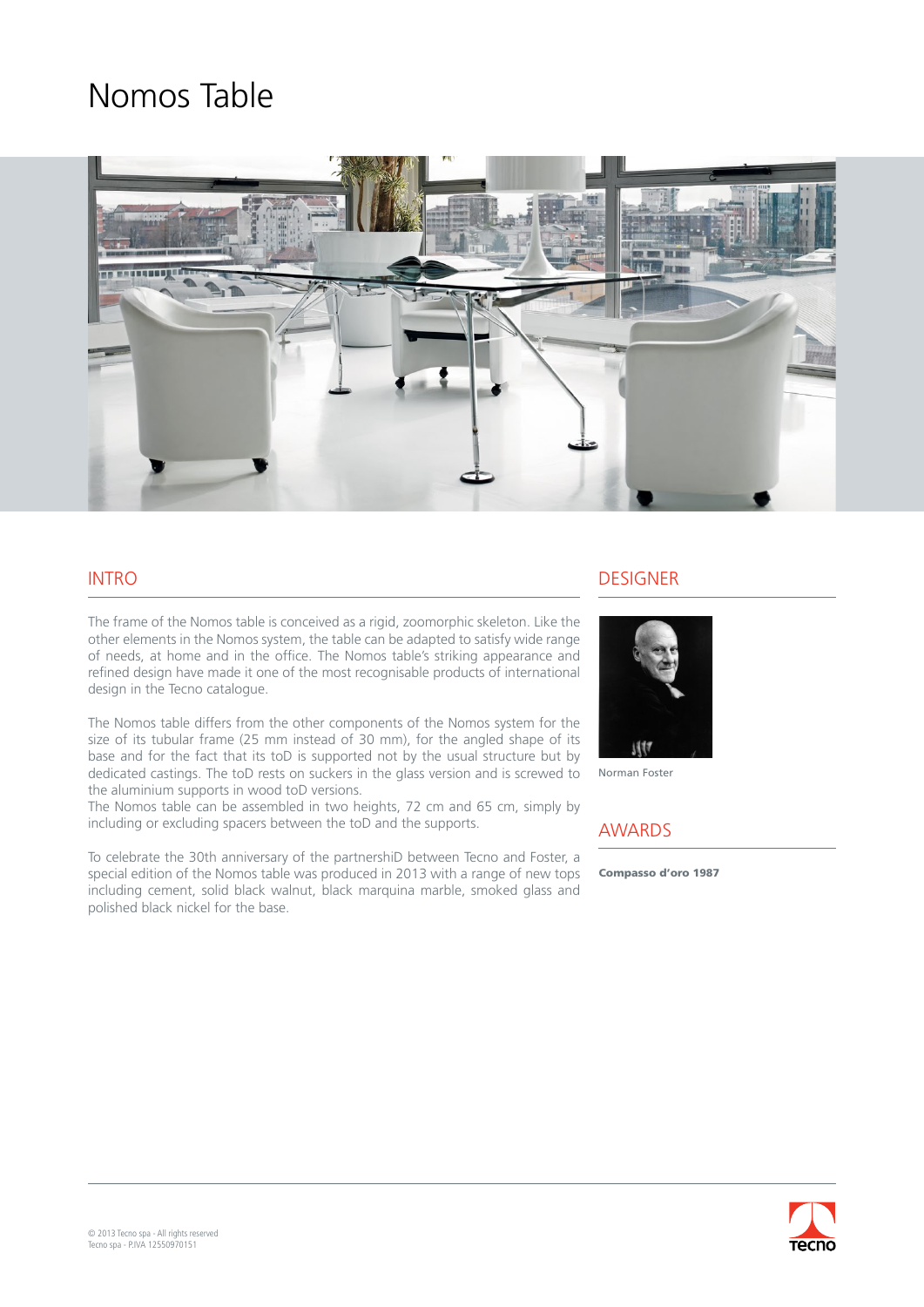

1NM4011: L 160 D 80 H 65/72 1NM4015: L 180 D 80 H 65/72 1NM4016: L 180 D 90 H 65/72 1NM4012: L 160 D 100 H 65/72 1NM4017: L 180 D 100 H 65/72



1NM4018: L 200 D 100 H 65/72 1NM4013: L 220 D 100 H 65/72 1NM4024: L 240 D 100 H 65/72



1NM4014: L 280 D 100 H 65/72



1NM4000: L 100 D 100



1NM4611: L 240 D 110 H 65/72



1NM4311: Ø 120 H 65/72<br>1NM4312: Ø 140 H 65/72



1NM4031: L 120 D 120 H 65/72





1NM4321: Ø 200 H 72 **1NM4041:** L 140 D 140 H 72 1NM4042: L 160 D 160 H 72



1NM3021: L 160 D 160 1NM3022: L 200 D 200



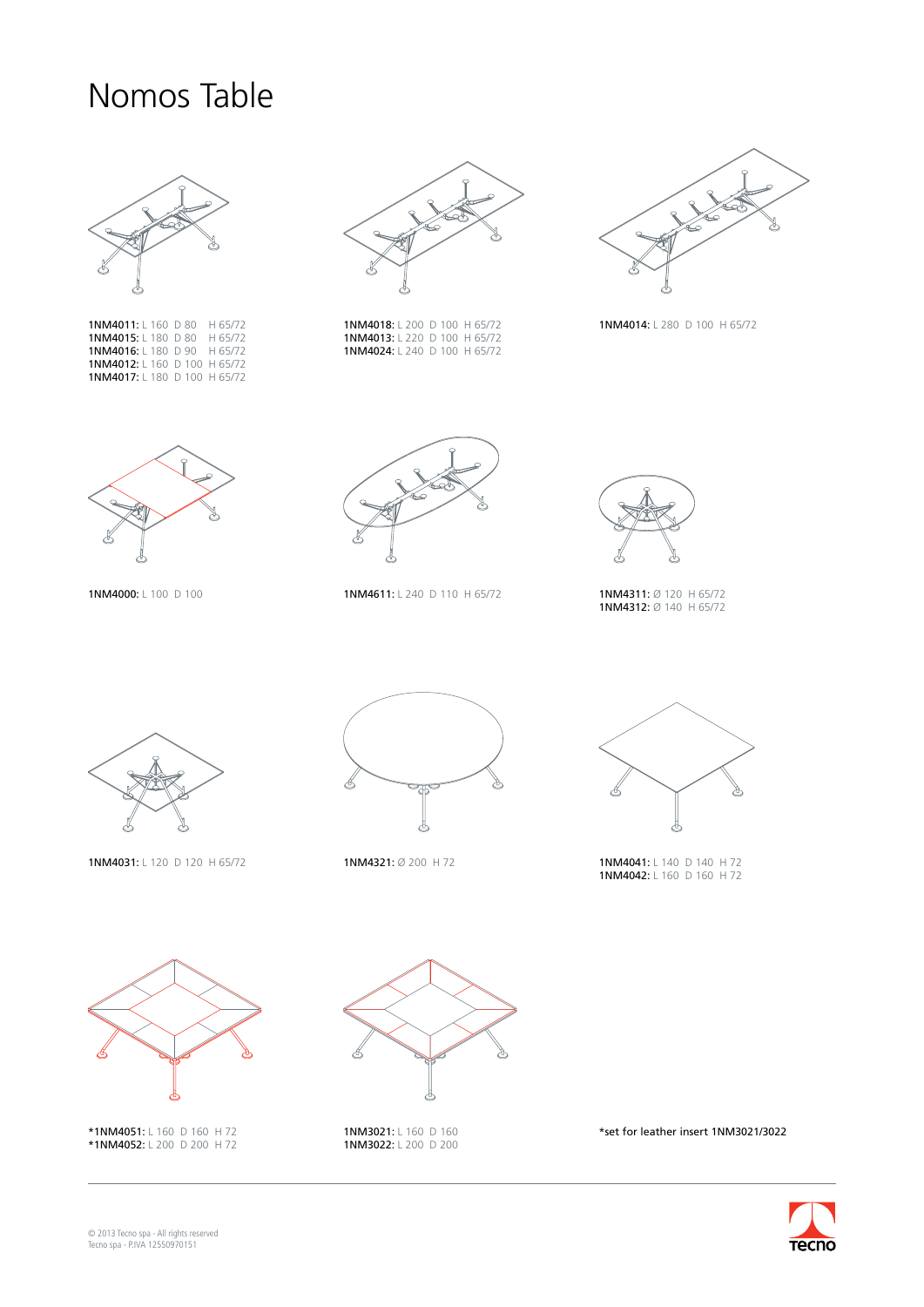### STRUCTURE

| WHITE MATT PAINTED                                 | DARK GREY MATT PAINTED                              | CHROME                                           | POLISHED BLACK NICKEL                           |                          |
|----------------------------------------------------|-----------------------------------------------------|--------------------------------------------------|-------------------------------------------------|--------------------------|
| <b>TOP</b>                                         |                                                     |                                                  |                                                 |                          |
|                                                    |                                                     |                                                  |                                                 |                          |
|                                                    |                                                     |                                                  |                                                 |                          |
| <b>WHITE SOLID LAMINATE</b>                        | <b>BLACK SOLID LAMINATE</b>                         | WHITE MATT LACQUER                               | DARK GREY MATT LACQUER                          | <b>LIGHT OAK</b>         |
|                                                    |                                                     |                                                  |                                                 |                          |
|                                                    |                                                     |                                                  |                                                 |                          |
| <b>MEDIUM OAK</b>                                  | <b>GRAPHITE OAK</b>                                 | <b>GREY LATI</b>                                 | <b>DARK LATI</b>                                | SOLID WALNUT WOOD        |
|                                                    |                                                     |                                                  |                                                 |                          |
|                                                    |                                                     |                                                  | $\sim 10^{-10}$                                 |                          |
| WHITE PAINTED EXTRA LIGHT<br><b>TEMPERED GLASS</b> | ORANGE PAINTED EXTRA LIGHT<br><b>TEMPERED GLASS</b> | KIWI GREEN PAINTED EXTRA<br>LIGHT TEMPERED GLASS | DARK GREY PAINTED EXTRA<br>LIGHT TEMPERED GLASS | <b>BLACK SATIN GLASS</b> |
|                                                    |                                                     |                                                  |                                                 |                          |
|                                                    |                                                     |                                                  |                                                 |                          |
| <b>CLEAR TEMPERED GLASS</b>                        | <b>FUMÈ TEMPERED GLASS</b>                          | CEMENT                                           | <b>BLACK MARQUINA</b>                           |                          |